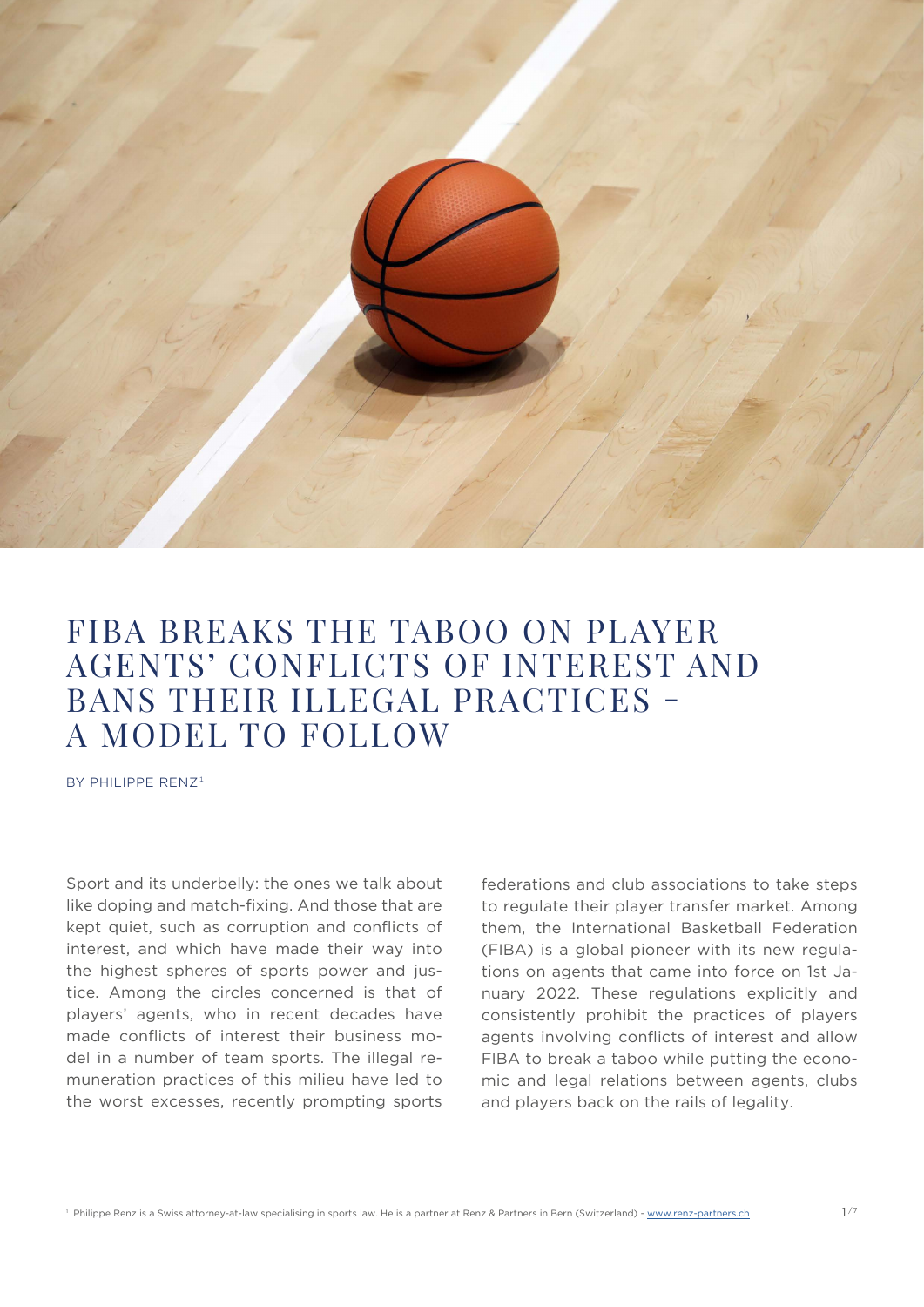### AN ILLEGAL BUSINESS MODEL

There is no doubt that agents perform a necessary and important activity for their players and for the transfer market of their respective sport. However, over the last twenty years, agents have become increasingly important and influential in transfer markets. In most cases the relationships they have established over time with clubs have led them to favour their own economic interests and those of the clubs that generally pay them, to the detriment of the interests of the players they are supposed to protect above all.

Indeed, the practices of remuneration of agents by clubs for services they render primarily to their clients, the players, as well as the practices of double or triple representation of agents, have become the norm in certain team sports. However, they are illicit because they constitute conflicts of interest which are prohibited by civil law, sometimes by public law, and by the regulations of sports federations, most of which have turned a blind eye to them for too long.

These illegal practices by agents also affect the clubs that are complicit in them. The vast majority of clubs blindly follow these practices in order to remain competitive in the player transfer market, but they are also the victims of an anti-competitive system that benefits above all the wealthiest clubs, who are most able to buy the best players from the most influential agents, at the rates set by the latter.

Furthermore, by participating in this illegal system, many clubs are playing with fire by concealing from tax and social security authorities the reality of the legal relationships between the parties to the transactions. This is in violation of the law and of their obligations in this respect, and to the detriment of public funds. It is an issue that these authorities are increasingly addressing, as evidenced in the United Kingdom by the new transparency requirements imposed in 2021 by the government department Her Majesty's Revenue and Customs (HMRC) on payments to football intermediaries and agents<sup>2</sup>.

Agent practices involving conflicts of interest and the close links of agents with clubs are also frequently covered by criminal law and constitute the main source of the sometimes systemic criminality undermining certain transfer markets. The football market is the most affected and the most publicised, as it handles astronomical sums of money every year and is in the hands of organised crime, as the International Centre for Sports Studies (CIES) in Neuchâtel pointed out in a 2018 report that has never been made public, but whose summary alone, published in the press in 2019<sup>3</sup>, is evidence enough of the lawlessness of this environment.

The transfer markets of the other most widespread team sports in Europe, such as basketball, handball, ice hockey, rugby and volleyball, involve much less money and are therefore less exposed to systemic crime. Nevertheless, in these sports too, every time an agent enriches himself at the expense of his player in breach of his contractual obligations towards him, he is likely to commit a criminal offence of criminal mismanagement towards the player. However, given the systematic practices of agents that involve conflicts of interest and undermine certain markets, such an offence is committed just as systematically, without the victims realising it.

Faced with so much excess, illegality and criminal behaviour, some sports federations and club associations have recently taken steps to regulate their transfer market and put an end to the almost

<sup>2</sup> [https://www.gov.uk/hmrc-internal-manuals/employment-income-manual/eim01152](  https://www.gov.uk/hmrc-internal-manuals/employment-income-manual/eim01152)

<sup>&</sup>lt;sup>3</sup> [https://dynamic.faz.net/download/2019/Geheimpapier.pdf?\\_ga=2.171919011.268470747.1561524996-1262706935.1559629719](https://dynamic.faz.net/download/2019/Geheimpapier.pdf?_ga=2.171919011.268470747.1561524996-12627069): summary published 26.06.2019 by the Frankfurter Allgemeine Zeitung (FAZ) as part of its article «DFB, DFL und die Milliarden der Berater».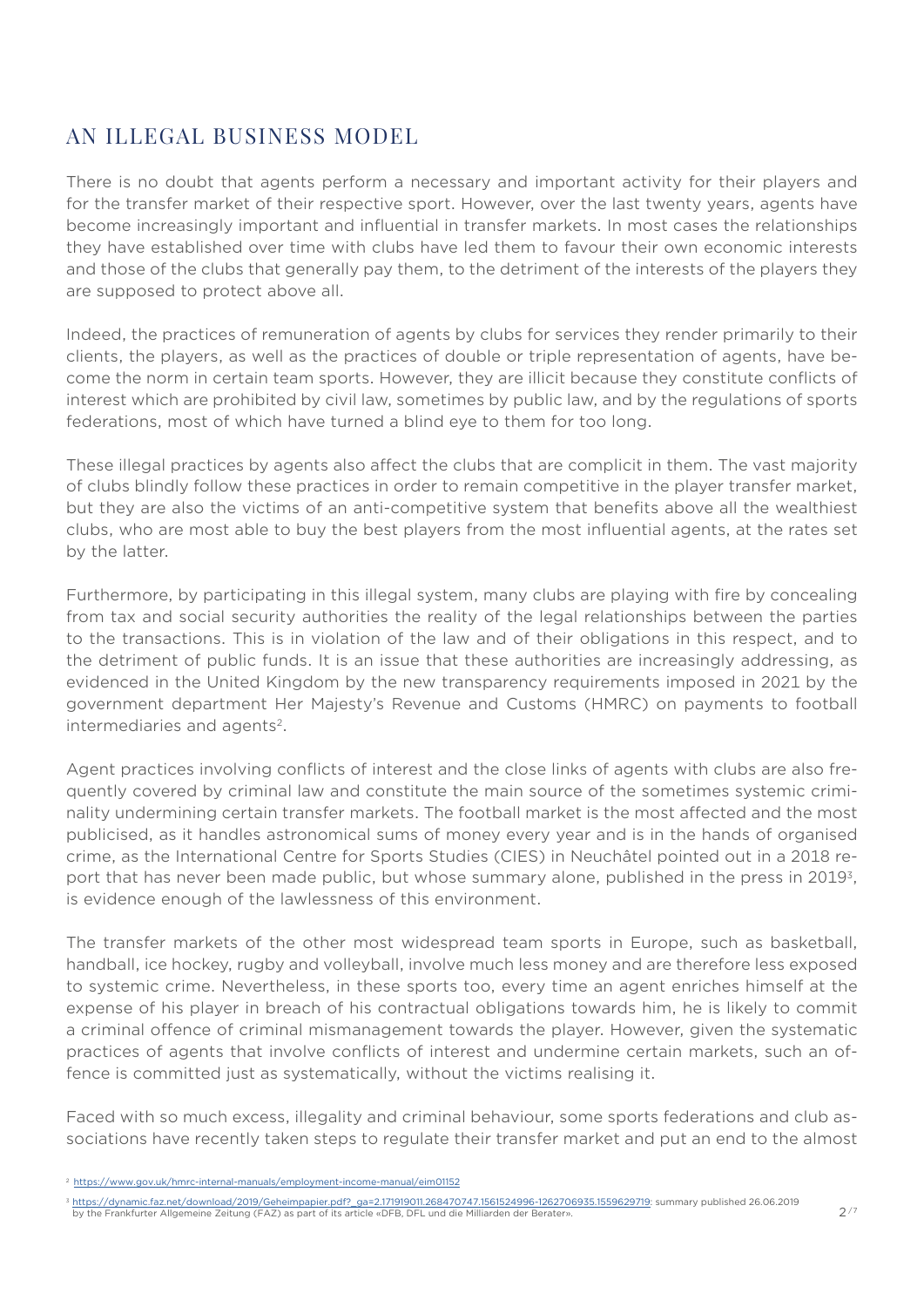systematic sacrifice of human and sporting values, advocated by the Olympic movement, on the altar of a «money at all costs» system that ultimately benefits only agents and a minority of clubs. In order to do this, these sports organisations have had no choice but to prohibit in their regulations agent practices involving conflicts of interest, because of a lack of trust. Agents have shown in recent years that they are simply unable to self-regulate their commercial practices in terms of player transfers and to respect their obligations towards the players.

FIBA is the first international federation to have analysed these conflicts of interest in detail from the point of view of the agent's activity as a whole - an activity that includes not only placement services but also management services in most cases - in the context of the drafting of its new regulations on agents4, which came into force on 1st January 2022. Such an analysis has enabled it to clearly differentiate between lawful practices and those that should be prohibited as constituting unlawful conflicts of interest. FIBA has now formalised these prohibitions in the new regulations.

#### FIBA TACKLES AGENT PRACTICES INVOLVING CONFLICTS OF INTEREST

In the world of sport, the activity of the players' agent generally consists of advising his players and managing and defending their interests during their career or part of it. The agent acts as an intermediary when negotiating the employment contracts of his players with clubs. Although the agent's activity is generally perceived in a global way, it is crucial to distinguish between his placement activity and his management activity, as the rights and obligations arising from it for the agent, his players and the clubs are not the same.

Indeed, if the agent is merely an intermediary - he only negotiates and concludes employment contracts with clubs, and nothing else - he may, in certain circumstances, ignore a pre-existing conflict of interest and engage in negotiations as if this conflict of interest did not exist. However, if the agent is also a manager, he is bound to his players in the long term because of his management services in their favour and he cannot therefore derogate from his legal obligation to always safeguard the interests of his players, which stems from this management relationship. He is therefore prohibited from placing himself in a situation of conflict of interest which is likely to be detrimental to the interests of his players, nor can he ignore such a conflict of interest.

Such an obligation to protect the interests of the principal (player) by his representative (agent) is provided for not only by Swiss agency law (Articles 394 and seq. of the Swiss Code of Obligations5) - a Swiss law which the sports federations based in Switzerland must take into consideration and enforce in the implementation of their sporting and non-sporting regulations - but also by most other legal orders at international level. And the violation of this duty of protection, to the detriment of the principal's interests, can generally be the subject of a civil action for the recovery of the commission that the agent would have unduly received as a result of his conflict of interest<sup>6</sup> and of a disciplinary complaint to the competent sports federation<sup>7</sup>. As mentioned above, it is also very often likely to constitute a criminal offence of criminal mismanagement8.

<sup>4</sup> The regulations on agents can be found in Chapter 9 (Art. 293 to 325) of Book 3 of the FIBA Internal Regulations - [www.fiba.basketball/internal-regulations/book3/](http://www.fiba.basketball/internal-regulations/book3/players-and-officials.pdf) [players-and-officials.pdf](http://www.fiba.basketball/internal-regulations/book3/players-and-officials.pdf)

<sup>5</sup> [www.fedlex.admin.ch/eli/cc/27/317\\_321\\_377/en#part\\_2/tit\\_13](http://www.fedlex.admin.ch/eli/cc/27/317_321_377/en#part_2/tit_13)

See in particular the award Nr. 2015/A/3962 issued on 07.12.2016 by the Court of Arbitration for Sport (CAS), which refers in particular to Art. 415 of the Swiss Code of Obligations, which provides for the forfeiture of the agent's right to his fee and to any reimbursement of expenses when he acts in the interest of a third party in disregard of his obligations to his client.

ncerning FIBA, it has set out in Art. 322 to 324 of its agents' regulations the sanctions that are applicable to agents, players and clubs in the event of a breach of these regulations.

<sup>&</sup>lt;sup>8</sup> In Swiss law, the offence of criminal mismanagement is contained in Art. 158 of the Swiss Criminal Code - [www.fedlex.admin.ch/eli/cc/54/757\\_781\\_799/en#art\\_158](http://www.fedlex.admin.ch/eli/cc/54/757_781_799/en#art_158)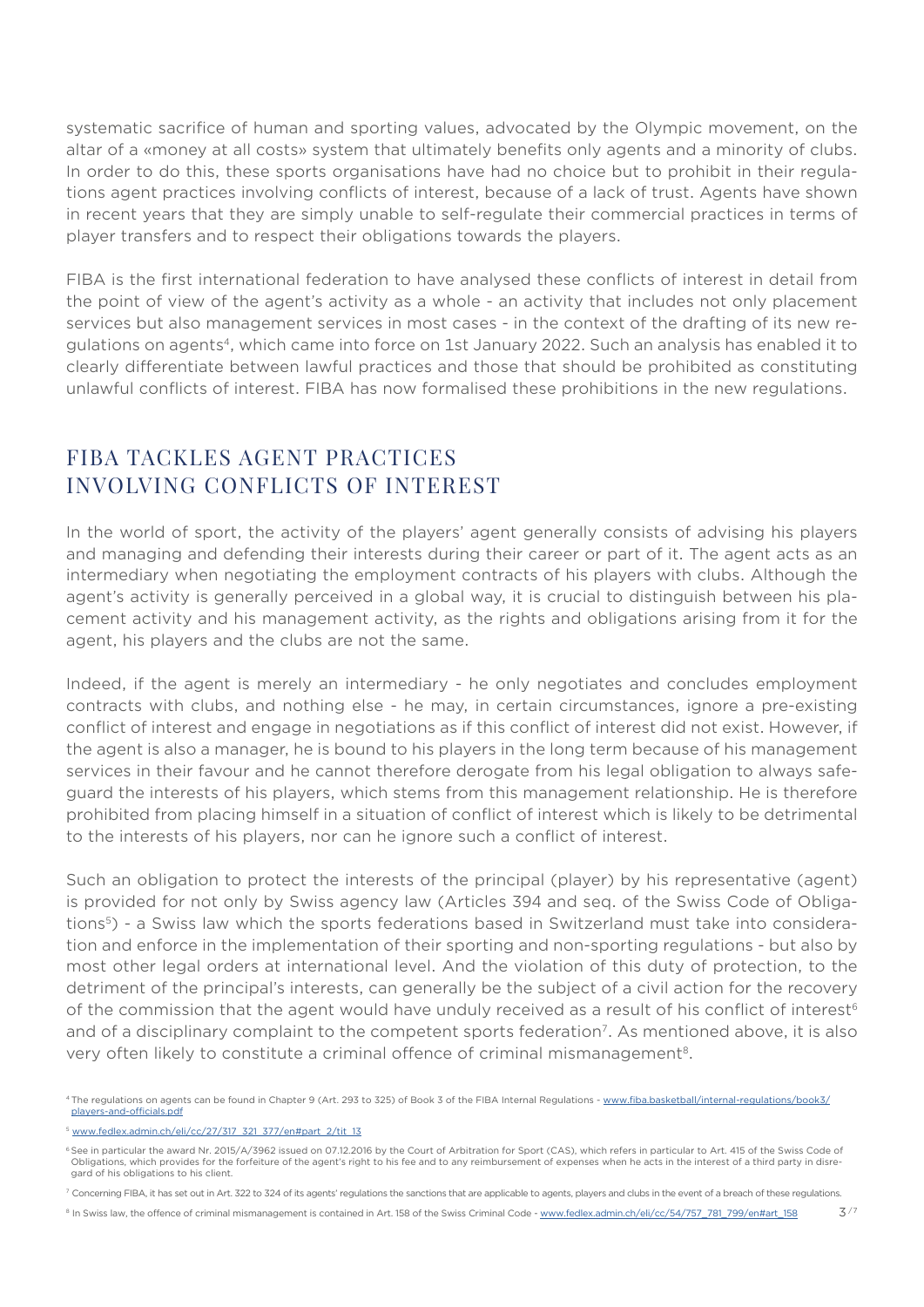Therefore, as explained in more detail on the website [www.check-your-agent.football](http://www.check-your-agent.football), which is a fairly comprehensive source of information on the issue of conflicts of interest of agents<sup>9</sup>, agents automatically put themselves in an illegal conflict of interest position when:

- **✕** They get paid their commissions by the clubs for their management activity on behalf of their players, and/or;
- **✕** They get more money from the clubs, without the knowledge of their players, than they would get if they were paid by the latter for the activity carried out on their behalf, and/or;
- X They get money from clubs through double or triple representation practices, and/or;
- **✕** They legally bind themselves to their players' clubs in one way or another (e.g. in football, to negotiate transfer agreements concerning their players) and get paid for it.

However, it is all these practices of remuneration and collusion between agents and clubs, which still constitute the illicit business model of agents in the transfer market of certain team sports, that FIBA now explicitly prohibits in Article 298 of its new regulations on agents. This stipulates that **an agent is no longer allowed to**:

- **Represent or advise more than one side in the same transaction** (letter a). This is a selfevident prohibition, since any relationship of multiple representation of an agent automatically gives rise to an unlawful conflict of interest.
- **Accept payment for his or her services by anyone other than his or her client** (letter b). In 99% of cases, the agent's actual client is the player. A player who, in order to safeguard his interests, particularly financial interests, and to ensure that the agent also safeguards them, must remunerate his agent himself, both for the placement and management services that the agent renders on his behalf. Moreover, the fact that the player holds the purse strings enables him to ensure the quality of the services provided on his behalf.
- $\boldsymbol{\mathsf{Q}}$ **Represent or advise a club in any transaction if the agent is under contract with any player registered with that club** (letter c). This rule also embodies the prohibition of multiple representation by an agent vis-à-vis a club and all its players.
- **Directly or indirectly use a third party to circumvent the above restrictions. The only exception is that a player may agree with a third party in writing that such third party makes payment to the agent on his behalf** (letter d). If this third party is the player's club, it will only be able to deduct the remuneration to be paid to the agent from the player's salary, as the club is not allowed to pay anything to the agent from its own funds, precisely to avoid a conflict of interest. It will then be a simple payment arrangement agreed between the player and the third party, the agent not being involved in this arrangement. In practice, however, it is difficult to see what interest a club has in doing this and taking on unnecessary tasks and responsibilities when it can let the player pay the commission of his agent himself.

By banning these illicit practices of agents, FIBA is the first international federation to break the taboo of their conflicts of interest and to put them back where they belong, alongside their clients, the players. FIBA is thus putting the economic and legal relations between agents, clubs and

<sup>&</sup>lt;sup>9</sup> Although the website [www.check-your-agent.football](http://www.check-your-agent.football) is dedicated to the issue of conflicts of interest of agents in football, its content is generic and applies to all sports.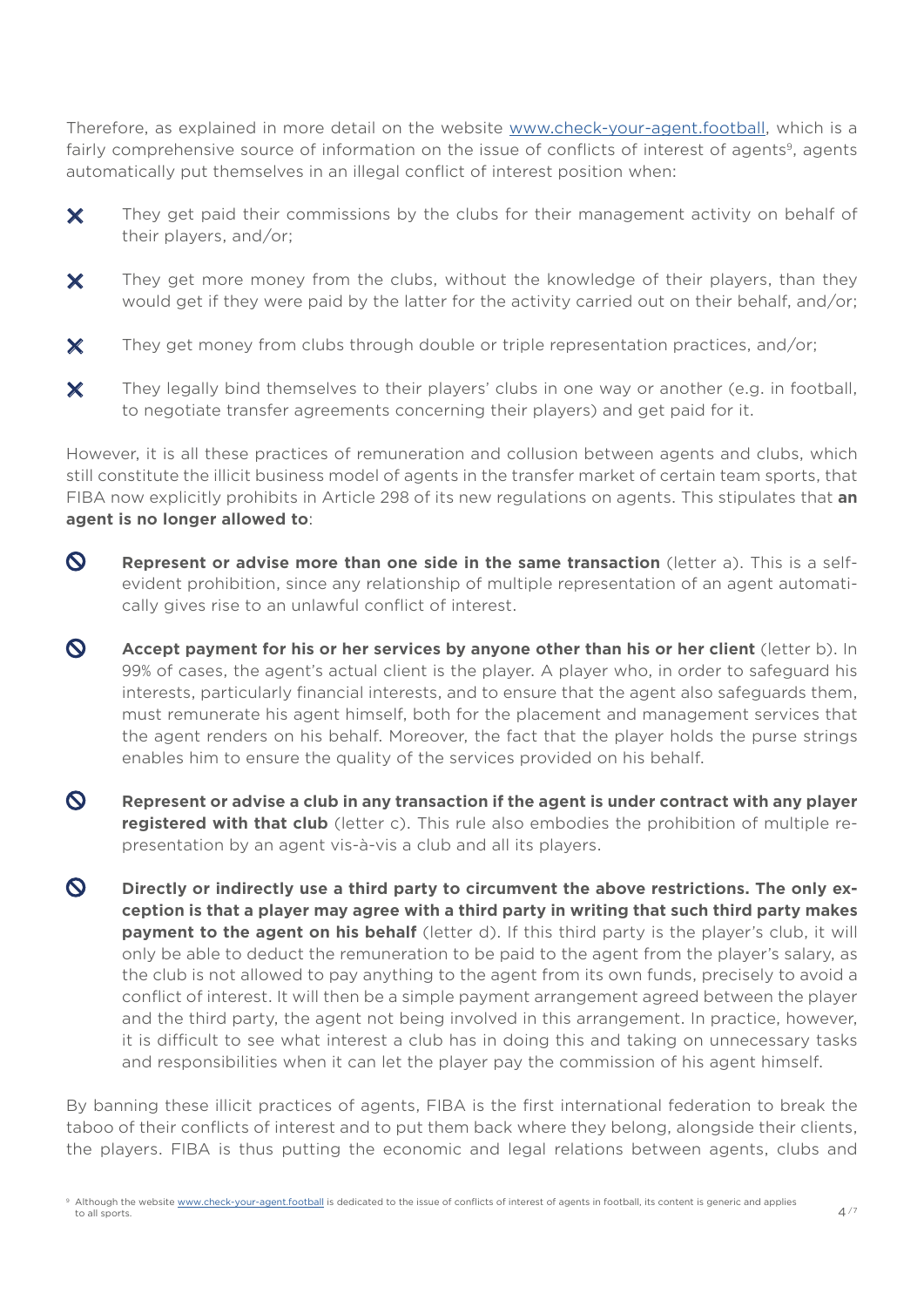players back on the rails of legality, in a new legal framework that makes players responsible for paying their agents themselves. Players who will have to distinguish between the placement services from those of management that are carried out in their favour by their agent, because their mode of remuneration is not the same<sup>10</sup>.

#### FIBA DIFFERENTIATES BETWEEN PLACEMENT AND MANAGEMENT SERVICES

FIBA has also formalised in its new regulations the distinction between placement services and management services of the agent in favour of the player (or a club, even if this case seems to be rather rare in the basketball world). It stipulates in Article 316 of these regulations that the agent has in particular the following rights to:

- **✓** Represent any player or club requesting him or her to negotiate and/or conclude a contract on his/her behalf, always subject to the prohibition of conflicts of interest (letter c.).
- Manage the affairs of any player or club requesting him or her to do so, subject always to the prohibition of conflicts of interest (letter d.).

FIBA then provides numerous examples of management and placement services in Articles 1.2.1 and 1.2.2 of the master agreement between an agent and a player (or a club) which it has adopted in Annex 1 of its new regulations and which agents should use wherever possible, as provided for in Article 319 of the regulations.

FIBA then also underlines the difference between management services and placement services in the way they are remunerated, by providing in its master agreement, first, for a fixed monthly remuneration for management services, which is to be paid by the player to the agent at the end of each month (Article 3.1); then, for a remuneration fixed as a percentage of the net salary received by the player from the club, with a maximum limit of 10%, for the placement services (Article 3.2).

With regard to the remuneration of management services, it is in the interest of the player and the agent to include in their contract that the amount of this remuneration may be periodically revised upwards or downwards according to the services actually rendered by the agent to his player, with respect to the latter's needs in terms of management, which may evolve over time in terms of both their nature and their volume.

With regard to the remuneration of placement services and by way of example, it may be noted that Swiss public law<sup>11</sup> protects the job seeker (in this case the player) by limiting the commission he must pay his agent to a maximum of 5% of the gross annual salary he receives from the club during the first year of the contract only. In particular, the legislator considered that the effort made by the agent to help negotiate and conclude an employment contract of one or more years with the club was not really different, so that it limited this remuneration to the player's first annual salary. Furthermore, according to the same Swiss law, only the player's basic salary should be taken into account for the calculation of the agent's commission, and not other benefits in money (bonuses) or in kind (flat, car, etc.) that the player receives from the club.

<sup>&</sup>lt;sup>10</sup> The website [www.check-your-agent.football](http://www.check-your-agent.football) devotes a whole chapter to the remuneration of the agent by the player.

<sup>&</sup>lt;sup>11</sup> Art. 3 para. 1 of the Ordinance on fees, commissions and securities foreseen by the Employment Service Act [www.fedlex.admin.ch/eli/cc/1991/425\\_425\\_425/fr#art\\_3](http://www.fedlex.admin.ch/eli/cc/1991/425_425_425/fr#art_3) (in French)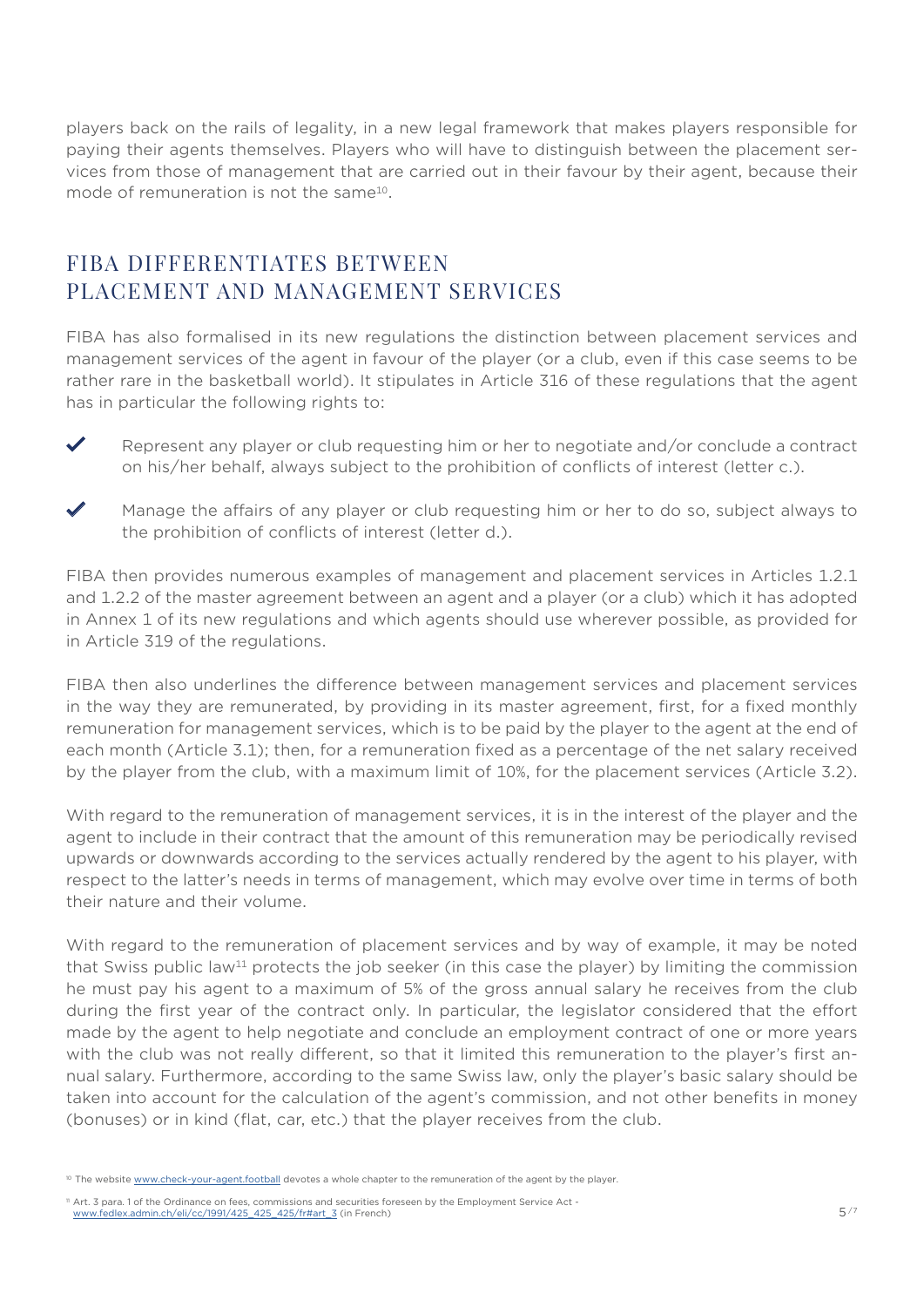These new provisions of FIBA on the conflicts of interest of agents and on the way they are remunerated will change the practices of the basketball transfer market. They will have a definite impact on the activity of many agents who can no longer claim to continue to base their business model on practices that are illegal. This regularisation of practices by FIBA does not affect their freedom of trade or competition law, as some of them might claim, and they will therefore have to adapt their business model to these new rules.

Thus, and in particular, in order to guarantee the payment of the services they provide to their players in the future, agents will have to ensure that their contractual relations with them are properly secured. To this end, agents will have to take into account the fact that FIBA has abolished the exclusivity clause that previously prevented players from signing up with more than one agent at a time, and the fact that its regulations (Article 320) now provide that the player may terminate his contract with his agent at any time by giving 30 days' notice. These changes are justified as they are in line with many national laws on personnel placement and service contracts, which in most cases take precedence over FIBA regulations and in some cases provide for stricter regimes, e.g. immediate termination of the contract without the need for a notice period.

#### FIBA LEADS THE WAY

FIBA's new regulations on agents thus point the way forward for all international and national sports federations that experience in their respective transfer markets the same (systemic) practices of player agents involving conflicts of interest. While FIBA is the first international federation to take the step, the major American professional leagues of basketball (NBA), ice hockey (NHL), American football (NFL) and baseball (MLB) have long since adopted the player-pays system visà-vis his agent.

In ice hockey, agents are not regulated at international level by the International Ice Hockey Federation (IIHF). On the other hand, many European federations or national leagues have regularised agent remuneration practices over the past five years by moving from the club-pays system to the player-pays system.

In handball, the Forum Club Handball, which is the association of Europe's largest men's and women's clubs, recently announced that it would adopt the player-pays system from the summer of 2022, an initiative that it hopes to see globalised with the support of the International Handball Federation (IHF).

In rugby, English Premiership clubs, also affected by the new transparency obligations imposed by HMRC following the abuses seen in football, took the lead in autumn 2021 by indicating that they no longer wish to pay agents themselves for the services the latter provide to their players. Although a dispute is ongoing between clubs and agents, the application of the law can only prove the clubs right.

These examples show that there is now a clear trend and need for sports federations and clubs to abolish certain practices from the past - in this case illegal practices of remuneration of agents